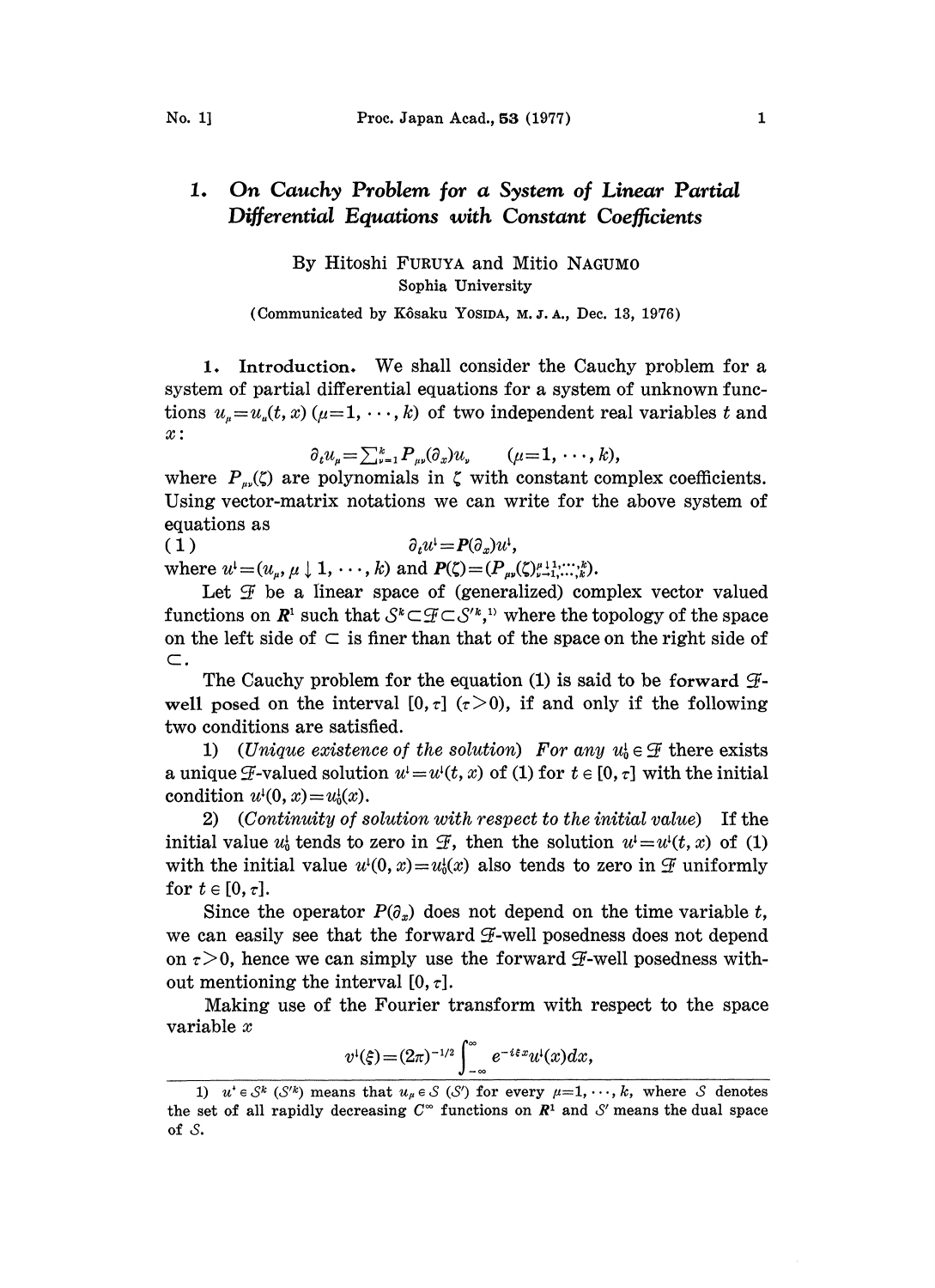the Cauchy problem of the equation (1) can be formally reduced to that of the ordinary differential equation for the  $\hat{\mathcal{F}}$ -valued unknown function  $v^{\mathfrak{t}}=v^{\mathfrak{t}}(t,\xi)$ 

( 2 )  $\partial_t v^1 = P(i\xi)v^1,$ where  $\hat{\mathcal{F}}$  is the Fourier transform of  $\mathcal{F}$ .

It is well known that for some function spaces, for example for  $\mathcal F$  $=S^k$  or  $(\mathcal{D}_{L^2})^k$ , the necessary and sufficient condition for the forward  $\tilde{H}$ -well posedness of (1) is given by the Petrovski correctness: "The real parts of all eigen-values of the matrix  $P(i\xi)$  are bounded a  $\mathcal F\text{-well posedness of (1) is given by the Petrovski correctness: ``The}$ real parts of all eigen-values of the matrix  $P(i\xi)$  are bounded above for  $\xi \in \mathbb{R}^1$ ."<sup>2)</sup>

In this note we shall show that the Petrovski correctness is *neces*sary for the  $\mathcal{F}$ -well posedness of (1) provided that  $\mathcal{S}^* \subset \mathcal{F} \subset \mathcal{S}'^*$ .

2. The necessity of the Petrovski correctness. In the case  $S^k$  $\subset \mathcal{F} \subset \mathcal{S}'^*$ , the necessity of the Petrovski correctness for the forward  $F$ -well posedness comes from the following proposition.

**Proposition.** If  $P(i\xi)$  does not satisfy the Petrovski correctness, then, for the solution  $v^1 = v^1(t, \xi)$  of the equation (2), we can construct a sequence of initial values  $v_n^1(\xi) \subset C_0^{\infty}(\mathbb{R}^n)^{3}$  such that  $v_n^1 \to 0$  in  $\mathcal{S}^k$  as n  $\rightarrow \infty$ , but, at  $t = \tau > 0$ ,  $v_n^1(\tau, \xi) \not\rightarrow 0$  in  $S'^k$  as  $n \rightarrow \infty$ .

To prove this proposition, let  $\lambda = \tilde{\lambda}(\xi)$  be eigen-value of  $P(i\xi)$  such that

 $\mathcal{R}_e \tilde{\lambda}(\xi) = \text{Max} \{ \mathcal{R}_e \lambda_i(\xi) ; j = 1, \dots, k \}.$ 

And we use following lemmas, of which we shall omit the proof.

Lemma 1. There exist  $l \in \mathbb{N}$  and  $h \in \mathbb{Z}^{4}$  and a normalized<sup>5</sup> eigenvector  $v_0^1(\xi)$  of  $P(i\xi)$  corresponding to the eigen-value  $\tilde{\lambda}(\xi)$  such that, for  $\xi \geq R$  with a sufficiently large  $R > 0$ ,<br> $\tilde{\lambda}(\xi) = \xi^{h/l} f(\xi^{-1/l})$ ,

 $v_{y}(\xi) = f_{y}(\xi^{-1/l}),$ 

 $(v_i^1(\xi))=(v_1(\xi), \dots, v_k(\xi)),$  where  $f(\zeta)$  and  $f(\zeta)$  are regular analytic for  $|\zeta| \leq R^{-1}$  and  $f(0) \neq 0$ .  $R^{-1}$  and  $f(0) \neq 0$ .<br>Lemma 2. Let  $\varepsilon \geq 0$  and  $\rho \in C_0^{\infty}({I\!\!R}^1)$  be such that

$$
\text{supp } (\rho) \subset [-1, 1], \quad \rho(\xi) \geq 0, \quad \int_{-1}^{1} \rho(\xi) d\xi = 1,
$$

and let

 $v_{(a)}^{\dagger}(\xi) = \exp(-2^{-1}(1+\xi^2)^{s})\rho(\xi-\alpha)v_0^{\dagger}(\xi),$ 

where  $v_i(\xi)$  is the eigen-vector of  $P(i\xi)$  given in Lemma 1.

Then, there exists  $R_1 > R > 0$  such that  $v_{\alpha}^1 \subset S^k$  for  $\alpha \ge R_1$  and  $v_{\alpha}^1$ .  $\rightarrow 0$  in  $S^k$  as  $\alpha \rightarrow +\infty$ .

**Lemma 3.** Let  $\tilde{\lambda}(\xi)$  and  $v_{0}(\xi)$  be the same as above, and  $\psi(\xi) \geq 0$ 

<sup>2)</sup> Cf. [1] and [2] of the references

<sup>3)</sup> By  $C_0^{\infty}(R^1)$  we denote the set of all complex valued  $C^{\infty}$  functions on  $R^1$  with compact support.

<sup>4)</sup> N=the set of all natural numbers. Z=the set of all rational integers.

<sup>5)</sup>  $|v^*| = (\sum_{\nu=1}^k |v_\nu|^2)^{1/2} = 1$ , if  $v^* = (v_1, \ldots, v_k)$ .